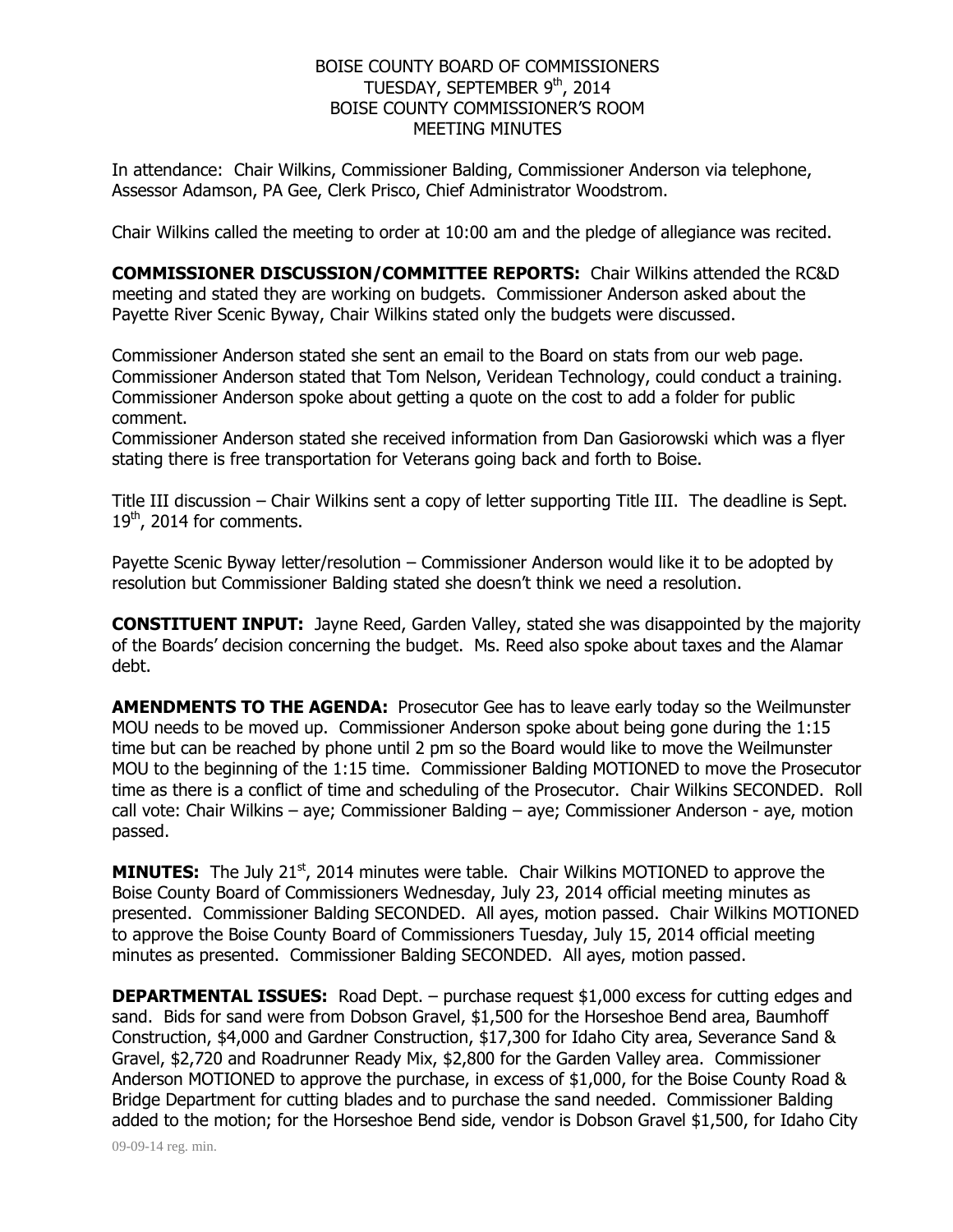side, vendor is Baumhoff Construction for \$4,000 and for the Garden Valley side, Severance Sand & Gravel for \$2,720. Commissioner Balding SECONDED. All ayes, motion passed.

Surplus resolution – the Board reviewed the resolution and list. Chair Wilkins MOTIONED to approve a resolution to surplus and sell unneeded Road Department vehicles, Assessor and Community Justice vehicles with the change in the verbiage that it is understood that the surplus equipment vehicles shall be sold by public auction unless retained by the County for use by other departments, as submitted. Commissioner Anderson SECONDED. All ayes, motion passed.

Clear Creek drainage issue – Commissioner Balding spoke about this. Chuck Morgan, from the Road Department, spoke about this issue.

Road Department Assistant, Chuck Morgan, spoke to the Board about purchasing salt. Mr. Morgan stated that it is through the State contract. Commissioner Anderson MOTIONED to approve expenditure in excess of \$1,000, through Road & Bridge, to purchase salt from the State Contract, not to exceed \$4,289. Commissioner Balding SECONDED. All ayes, motion passed.

P&Z workload discussion – Commissioner Anderson spoke about the information given to the Board last week. The request is for a 19 hr/wk part-time permanent position. Commissioner Anderson stated she doesn't see the workload warranting another person. Commissioner Balding agrees with Commissioner Anderson, Chair Wilkins disagrees. Administrator Canody stated that Ms. Yonker's 60 days of temporary employment are soon up and Ms. Canody is requesting that Nola stay until the end of November. The Board approved this request.

Refund issue – Northridge @ Terrace Lakes – P&Z Administrator, Rora Canody, asked that \$2,914.00 be refunded to Mr. Bramon. The Board discussed what should or shouldn't be retained for services rendered. Commissioner Anderson MOTIONED that they return a balance refund to the applicant, Northridge at Terrace Lakes, less the \$450 fees collected for 2014. Commissioner Balding SECONDED. Commissioners Balding and Anderson – aye; Chair Wilkins - nay, motion passed.

Solid Waste – ID Power issue – Mr. Bottoms presented information to update fixtures at the Solid Waste buildings in Horseshoe Bend. Commissioner Anderson MOTIONED to approve an expense in excess of \$1,000 for the Solid Waste Department to replace lighting fixtures, this is an upgrade, using an ID Power incentive, total project \$1,910 with a reimbursement from ID Power estimated to be \$996. Motion died.

Lighting and a shut-off for a fuel tank were requested by Risk Management for the quonset hut in Horseshoe Bend as there isn't any power in the building at this point. Commissioner Balding MOTIONED to approve the bid proposal from White Electric for the Horseshoe Bend waste quonset hut fuel shut-off, in the amount of \$3,760, as it has been recommended by our Risk Management. Commissioner Anderson SECONDED with discussion that this was the low bid. Commissioners Balding and Anderson – aye; Chair Wilkins - nay, motion passed.

Miller Enterprises discussion – This is concerning their contract and it was tabled until the next meeting. There was discussion about what is being hauled by whom.

**CONTRACTS/AGREEMENTS/GRANTS:** Procurement Card Agreement & Policy Resolution – this was tabled until September  $12<sup>th</sup>$ .

Generator Contract – maintenance agreement – There was discussion on the Placerville Ambulance building generator. It is a mobile unit, on a trailer and there is no place to store it at the Placerville building. Commissioner Anderson MOTIONED to approve the agreement between Boise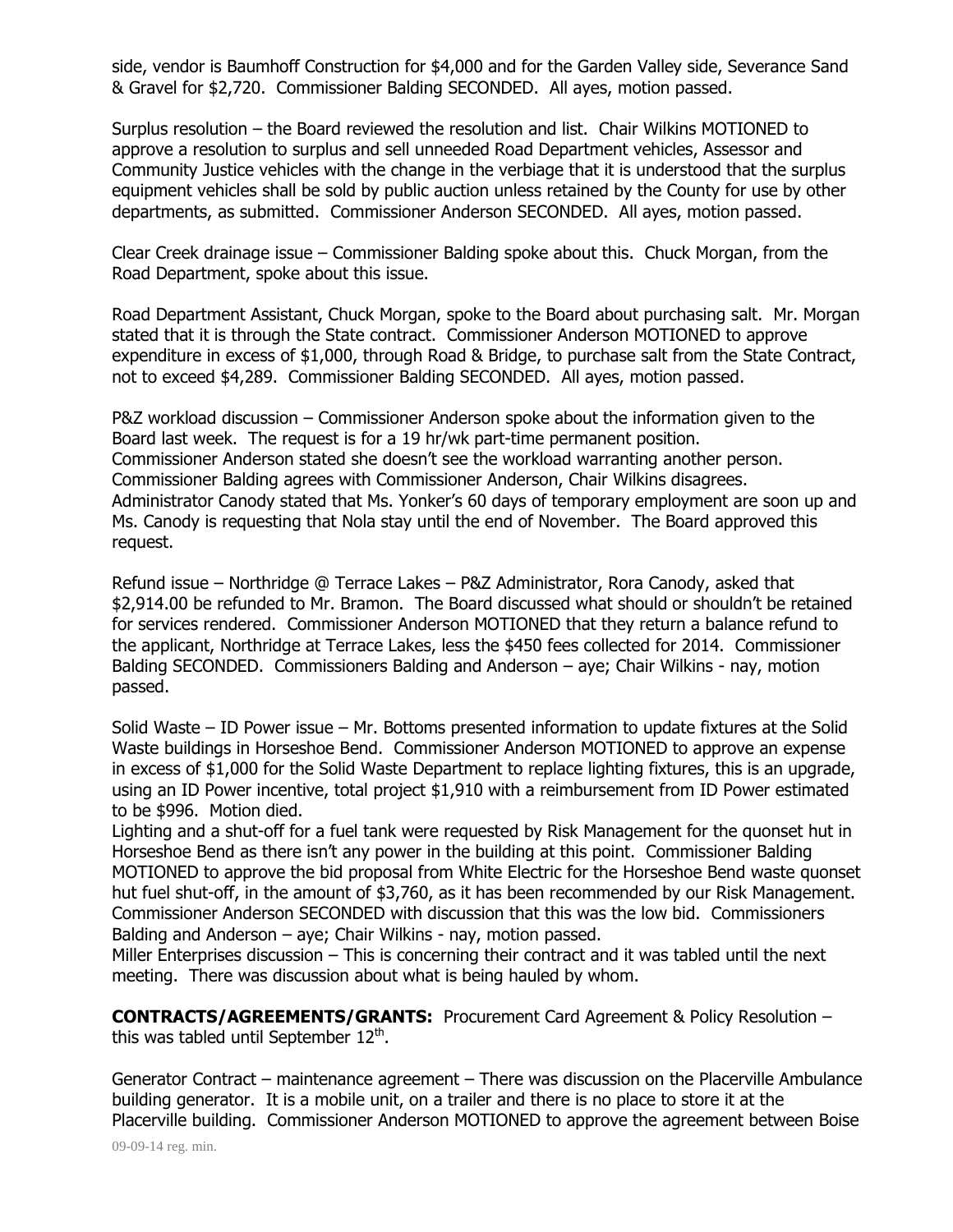County and Northwest Power Systems to provide professional services to provide generator repair and maintenance for seven generators located throughout the county with the possibility that more will be added in the future. Commissioner Balding adding that the cost of labor, etc. should be included. Commissioner Anderson restated her motion; that we approve the Professional Services Agreement between Boise County and Northwest Power Systems for generator repair and maintenance in the amounts of; labor \$79 per hour, travel \$.85 per mile and electrical \$70 per hour, with an annual appropriated budget to include the bid prices, quotes included in the last page of the request for quotations to cover the following generators, including but not limited to, seven generators at different locations in Boise County. Commissioner Balding SECONDED. Commissioners Anderson and Balding – aye, Chair Wilkins - nay, motion passed. Emergency Management Coordinator, John Roberts, asked about a \$5,000 expense to be approved. The Board tabled this and has asked for paperwork on this.

Community Justice – Assistant, Ellie Wolery, is in attendance. This is a Memorandum of Agreement for the CIP Program. Commissioner Anderson MOTIONED to enter into the Memorandum Agreement to support the Community Incentive Program, Re-Entry Program and the Mental Health Program with the IDJC. Commissioner Balding SECONDED. Commissioners Balding and Anderson – aye; Chair Wilkins - nay, motion passed.

JABG application for 2013 – The funds are for ICAN program. Commissioner Anderson MOTIONED to move forward with the application for the ID JABG FY2013. Commissioner Balding SECONDED. Chair Wilkins added that the allocation is \$2,500 with matching funds to come from Boise County in the amount of \$228. All ayes, motion passed.

**DEMAND WARRANTS:** Nothing was presented.

**INDIGENT:** The Promissory Note draft review was tabled for changes by Prosecutor Gee. Chair Wilkins MOTIONED to go into executive session per Idaho Code 67-2345(1)(d), to discuss the following (indigent) cases: 14-08-D, 11-3-B, 12-5-F, 12-12-C, 13-03-B, 12-7-A, 13-03-A, 12-6- A, 12-10-C, 13-02-A and 12-12-B. Commissioner Balding SECONDED. Roll call vote: Chair Wilkins – aye; Commissioner Balding – aye; Commissioner Anderson – aye, motion passed. Chair Wilkins MOTIONED to deny case 14-08-D for lack of compliance with indigency. Commissioner Balding SECONDED. All ayes, motion passed. Chair Wilkins MOTIONED to sign the CAT Board assignments on the following cases: 11-3-B, 12-5-F aka 12-12-C and aka 13-03-B, case 12-7-A aka 13-03-A, case 12-6-A, 12-10-C, 13-02-A and 12-12-D. Commissioner Balding SECONDED. All ayes, motion passed.

## **MISCELLANEOUS & CORRESPONDENCE:**

- Board of Equalization (Monthly reports/action) there was nothing to report. Commissioner Anderson has left the meeting.
- Resolutions the following are being held because of the need for a unanimous vote: E911 Fund, FY 2015 fund balances, General Fund Data Processing and Jury Commissioner.
- Resolution for Noxious Weed fund Chair Wilkins MOTIONED to approve Resolution 2014-60, a Boise County resolution adjusting the Boise County Noxious Weeds fund FY 2014 budget, the Noxious Weeds fund will receive unanticipated revenue and incur unanticipated expenses associated with the USFS Annual Operating Plan. USFS AOP provides additional funding to Boise County in the amount of \$1,850 and the BLM agreement provides additional funding to Boise County in the amount of \$4,000 and the annual budget procedure has been complied with in making the said adjustments. The budget adjustment shall not result in an increase in property taxes so the revenue will be a total revenue amount of \$5,850 with the total expense amount of \$5,850. Commissioner Balding SECONDED. Motion passed.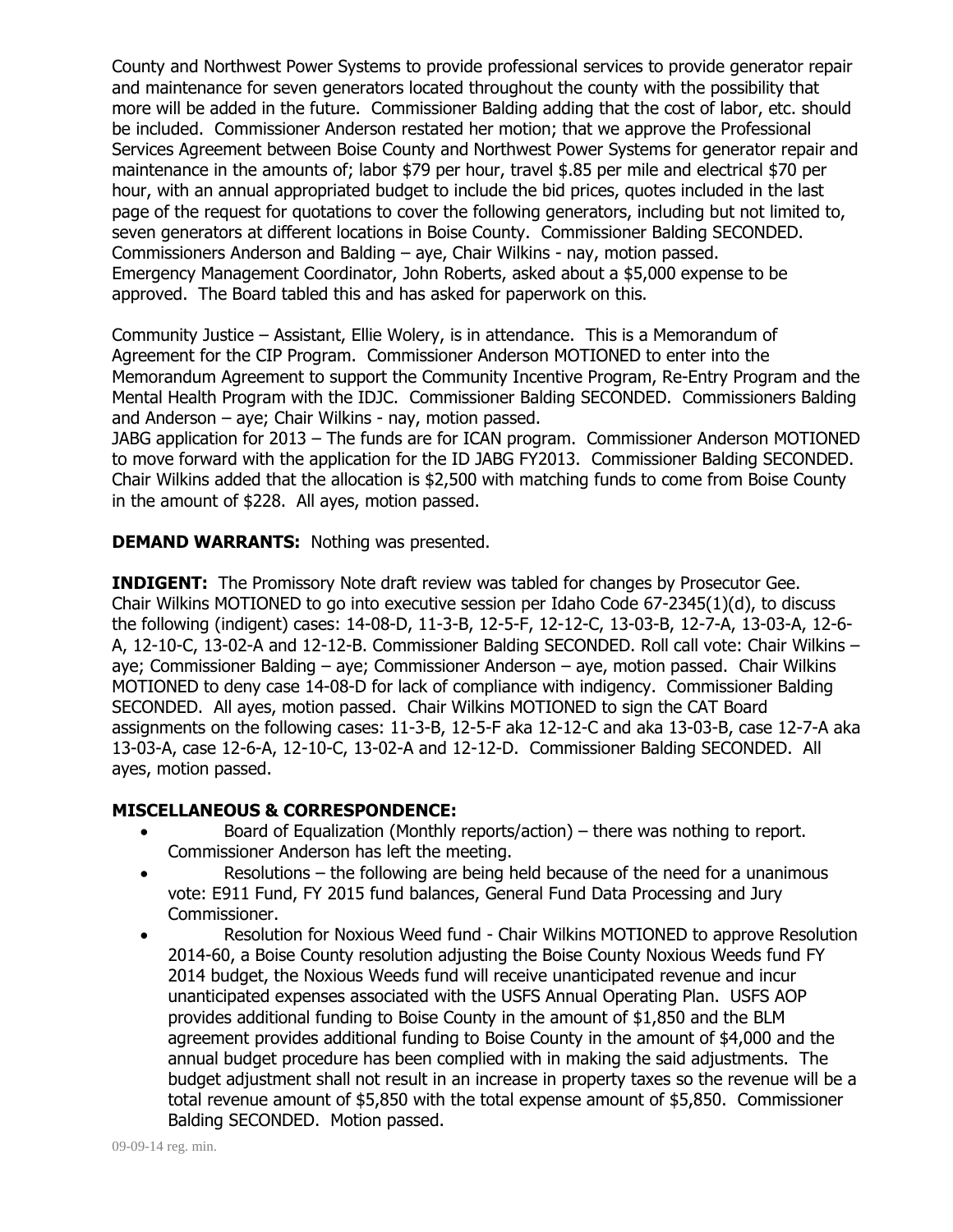2014-61 Community Justice – Chair Wilkins MOTIONED that this is a resolution adjusting the Boise County District Court fund/Community Justice Department and that they will receive unanticipated revenues and incur unanticipated expenses associated with the Community Justice Trail Maintenance and Stewardship Grant Project 14BNF014 in the amount of \$15,000 and authorize, through the Southwest Idaho Resource Advisory Committee (RAC), revenue total amount is \$15,000 and the expense amount was \$15,000 for the trail maintenance and stewardship. Commissioner Balding SECONDED. Motion passed.

- 2014-62 Court Facility Fund Chair Wilkins MOTIONED to approve Resolution 2014- 62, a Boise County resolution to establish a Court facilities fund whereas the Boise County Courthouse needs to have a Court facilities fund established for the purpose of spending funds for planning, remodeling and construction of Court facilities and the initial funding for establishing Court facilities fund has been included in the approved FY2015 budget, via Boise County Resolution 2014-58 and the initial planning established in the approved FY 2015 budget was accomplished through a transfer of balance from the existing Court budget. In order to comply with the fund balance restrictions of I.C. 31-867(2), whereas the Court facilities fund shall be separate from the County's current expense and shall be solely dedicated to the purposes set forth in this document. Commissioner Balding SECONDED. Motion passed.
- Dishion Enterprises Adult Probation Report Board reviewed.
- Certificates of Residency Chair Wilkins MOTIONED to approve the following Certificates of Residency for R. Briggs, K. Fetters, M. Furhirman, M. Gilmore, A. Grigg, P. Hunter, A. Miran, J. Moore, A. Olivos, E. Sanders and M. Yearsley. Commissioner Balding SECONDED. Motion passed.
- Joint Cooperative agreement (MOU) tabled until Prosecutor Gee is available.
- Future Agenda Topics Review the Board discussed future agenda items.

Commissioner Anderson is joining via telephone.

 Emergency Management Services Coordinator, John Roberts, requested approval for \$5000 to pay out of funds. Chair Wilkins is reading this into the record. Chair Wilkins MOTIONED to allow the Emergency Management Department the authority to exceed the \$1,000 purchasing, in the amount of \$5000, with funds coming from the accounts 0440- 0002, fund 0471, 0476, 0476-0002, 0480, 0561 and 0561-0001 as presented via email that I (Chair Wilkins) will give to the Clerk, in the amount of \$5,000. Commissioner Balding SECONDED. All ayes, motion passed.

**LEVIES CERTIFICATION:** This has been moved to the September 12<sup>th</sup>, 2014 meeting.

**PA ISSUES:** Arrow Rock Road Maintenance Contract was discussed. Road Department Superintendent, Bill Jones and Assistant Chuck Morgan are in attendance. Bill is good with the changes on the contract. Chair Wilkins MOTIONED to approve the Road Maintenance Agreement regarding Arrow Rock Road as presented during today's meeting, September 9<sup>th</sup>, 2014 with the changes that removed the fees for the equipment in the hourly rates and terms of termination that were bad as well as other tweaking done by the Prosecutor for compliance and termination. Commissioner Balding SECONDED. Motion passed.

Prosecutor Gee presented a draft letter to Atlanta Highway District concerning the maintenance of Arrow Rock Road, which also states that we are in the bid process.

Joint Cooperative agreement (MOU) from earlier today – Commissioner Anderson stated she would like to have this submitted as a draft and to send to Jon Devalle at Garden Valley Fire District, Tracy Wright at the City of Horseshoe Bend and Commissioners with "draft" printed on it.